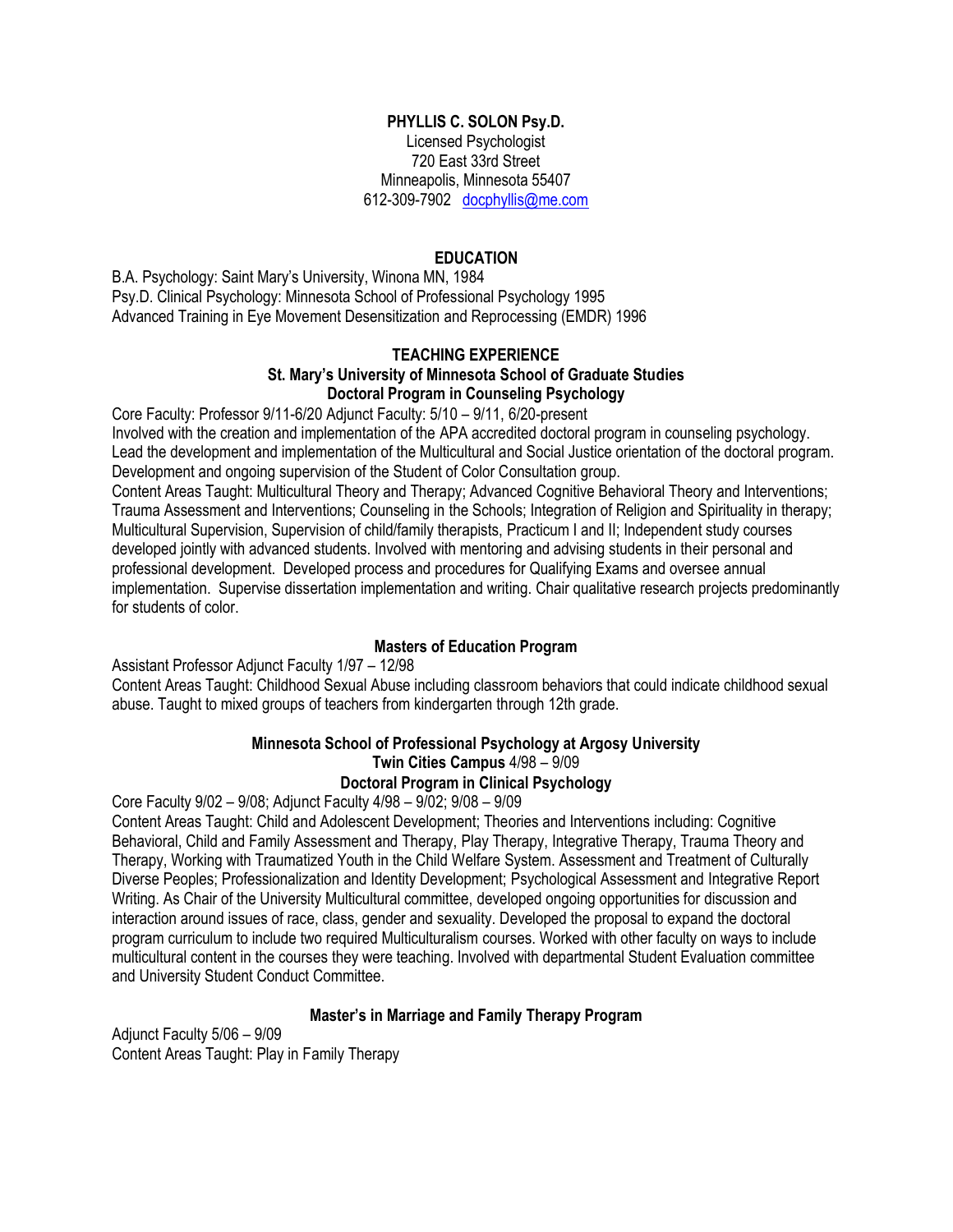#### **Common Ground Foundation Colombo, Sri Lanka 12/07**

30-hour seminar designed for psychologists, pediatricians, counselors, educators, therapists, social workers and other health care professionals who interact with children and/or adolescents diagnosed with Autism Spectrum Disorders, Asperger's Syndrome or Pervasive Developmental Disorders and have a basic understanding of these disorders. The purpose of this program was twofold: to provide participants with a deeper understanding and new ideas about these related disorders, and to provide intervention strategies based on this deeper understanding that are appropriate to a variety of clinical and/or educational settings. Each day included time for: presentation of didactic information; experiential and interactive learning exercises; and case consultation or question/answer.

#### **United Family Practice Residency Program, St. Paul, MN**

Psychosocial Preceptor 1/96 – 12/99

Taught about psychosocial intervention in the Primary Care Family Practice clinic setting involving one-to-one on-site consultation with Family Practice residents during regular clinic hours 1 day per week. Developed noon conferences on various psychosocial issues relevant to the family practice setting for residents and staff physicians.

#### **EMPLOYMENT EXPERIENCE**

#### **Private Practice, Minneapolis** 1/02 – present

Provide Individual, Couples, Family and group therapy. Provide clinical supervision for psychologists pursuing licensure. Individual and group clinical supervision and consultation to psychologists around psychological assessment, play therapy and EMDR. Group consultation and agency training on various topics including: antiracism and multiculturalism, pervasive developmental disorders, trauma and dissociation, and numerous other topics. Contracted consultant for clinical supervision of psychological assessment and therapy to mental health agencies.

#### **AIR Network Institute** 7/15-present

#### **Adaptive Internal Relational Network Model ©**

Created a neurodevelopmental, competency based model of therapy for complex trauma and neuro-dissociative states based on an understanding of neurobiology, information processing theory, competency based inquiry, and the physical, emotional and psychological sequela of childhood trauma. Developed and repeatedly taught a 48-hour training, approved by the Boards of Psychology and Marriage and Family Therapy, that takes place during four weekends over a three-month period. Currently in the process of writing and conducting research into the impact of the model on wellbeing of therapists and clients who practice the model. Monthly consultation groups (10 groups as of 5/19) consisting of 6-8 trained clinicians provided both in person and through teleconferencing.

#### **Neighborhood Involvement Program, Minneapolis, MN Clinical Supervisor 9/08 – 9/12**

Provide clinical supervision to doctoral level graduate students in Clinical and Counseling psychology programs. Students are at all levels of training from first year therapy practicum to Post-doctoral Fellowship. In addition, provide supervision of clinical supervision to Predoctoral Interns and Postdoctoral Fellows who are in their first year of practical training as clinical supervisors.

#### **African American Family Services, Minneapolis, MN Director of Behavioral Health 9/08 – 12/10**

Developed Rule 29 clinic and provided clinical and administrative supervision for Mental Health and Chemical Dependency counselors. Responsible for clinical and cultural training in agency including: self-care for clinicians, trauma informed mental health and chemical health services, working with trauma and dissociation in the group setting, expressive arts therapies for adults and families. Mandated reporting of child and/or vulnerable adult maltreatment. Developed and maintained the collaborative relationships between the agency and the Safe Schools/Healthy Students initiative in 4 Suburban Ramsey county school districts. Program development, grant writing, administration of Rule 29 clinic. Developed and implemented the graduate training program in the agency.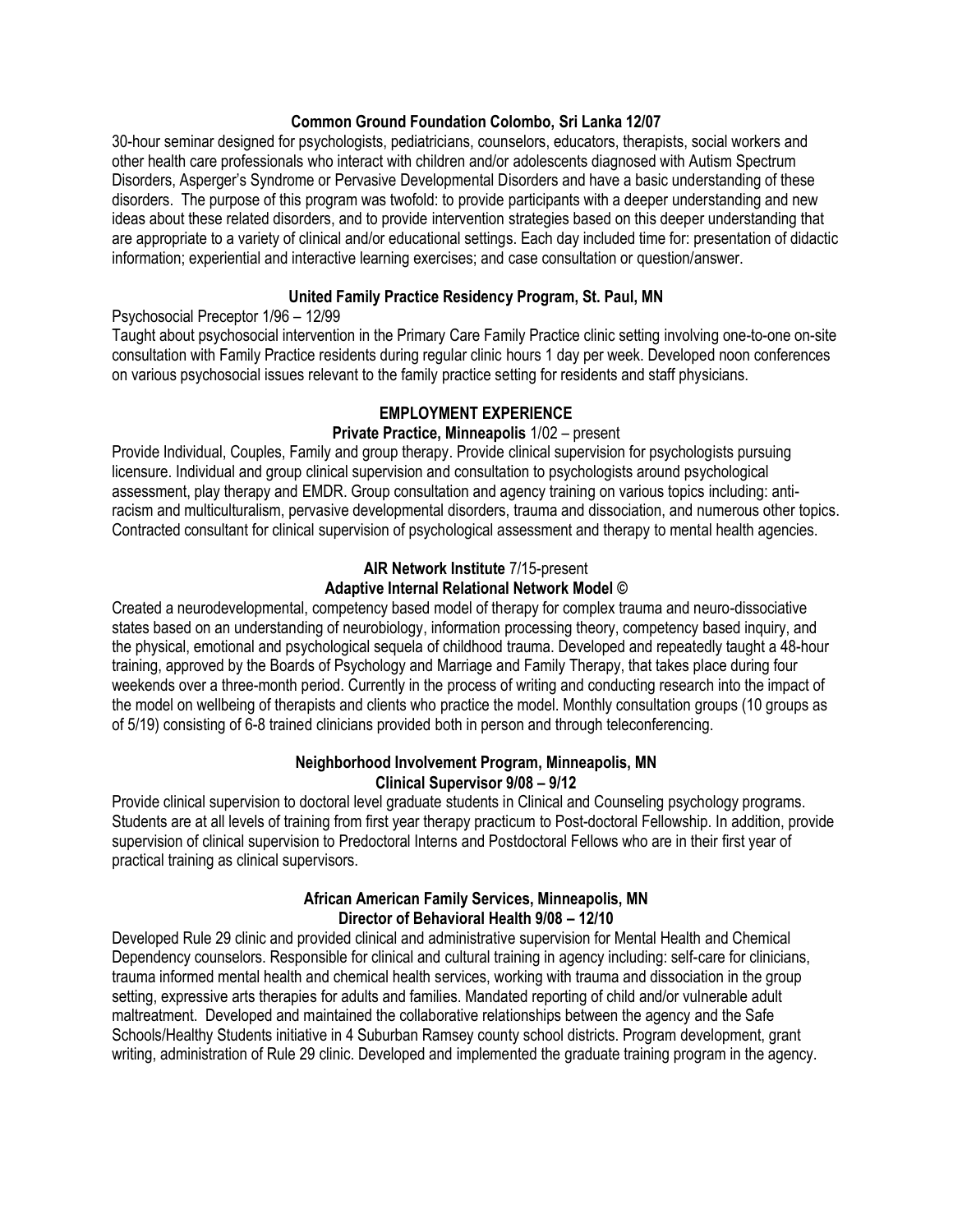#### **Clinical Consultant 9/06 – 9/08**

Provided weekly Clinical supervision for psychologists pursuing licensure and in pre-doctoral training. Provided twice monthly group consultation about clinical cases and programmatic issues for mental health, chemical health, family violence and case management professionals.

## **Family Networks, Minneapolis Coordinator of Graduate Training 9/97 – 7/02**

Developed and coordinated training seminars on relevant topics for graduate students. Reviewed applicants and interviewed for selection at various treatment sites within the agency. Provided weekly clinical supervision for graduate students. Provided clinical supervision of unlicensed Doctoral level therapists on staff.

#### **Therapeutic Kindergarten Therapist 3/01 – 6/01 and 1/02 – 7/02**

Developed and maintained programming for therapeutic kindergarten classroom. Worked collaboratively with teachers, administrators and school mental health staff to serve the needs of children with Serious Emotional/Behavioral Disorders and Pervasive Developmental Disorders.

## **Mental Health Therapist 9/95 – 7/02**

Provided in-home family therapy for children age 0 to 18 and their families. Provided psychological assessment and case consultation to preschool, elementary, middle school and high school therapeutic and day treatment programs. Provided interpretations of psychological assessments performed off site so that the information was more accessible to and usable by parents, teachers and day treatment therapists.

## **Lead Day Treatment Mental Health Therapist 1/95 – 9/97**

Provided psychological assessment and individual, group and family therapy to 10 to 14 year olds in an inner city, school based day treatment setting for seriously emotionally disturbed young adolescents. Utilized extensive knowledge of and resources to different racial, ethnic, sexual, and socio-economic cultures.

## **PROFESSIONAL PRESENTATIONS / TRAININGS**

Competency Based Diagnostic Assessment and Treatment Planning: A Feminist Multicultural Approach (4 hours approved by MN Boards for LP, LMFT, LPCC, LADC)

December 2021, Minneapolis, MN

Developmental Considerations in Therapy (14 hours approved by MN Boards for LP, LMFT, LPCC, LADC) November 2021, Minneapolis, MN

Privilege, Unconscious Bias, Microaggressions: The Cost to Us All (4 hours)

October 2021 for Premiere Sport

Understanding Whiteness and Other Forms of Privilege: Personal, Professional and Community Based Applications (9 hours over 3 sessions)

2020-2021 for Minnesota Board of Behavioral Health Therapists

Traumatic Impact of a Neurotypical World on a Neurodiverse Brain: Developmental Neurology, Autism Neurology, Trauma Neurology (2 hours keynote address)

December 2020 for Autism Societies of Minnesota and Wisconsin Annual Conference

The Impact of Adverse Childhood Experiences (ACEs): Understanding and Healing the Patterns of Disconnection from Self, Others, and God (8 hours)

October 2020 for National Association of Catholic Chaplains: North Central Prairie Chaplains Conference Adverse Childhood Experiences (ACES) and Historical Trauma: Acknowledging the Roots of Current Systems of Violence Healing Ourselves and our Communities (3 hours)

July 2020 for Black Employees Network General Mills

Communication across Differences with Colleagues and Clients (8 hours)

May 2019 for Restoration Counselling and Community Services, Minneapolis, MN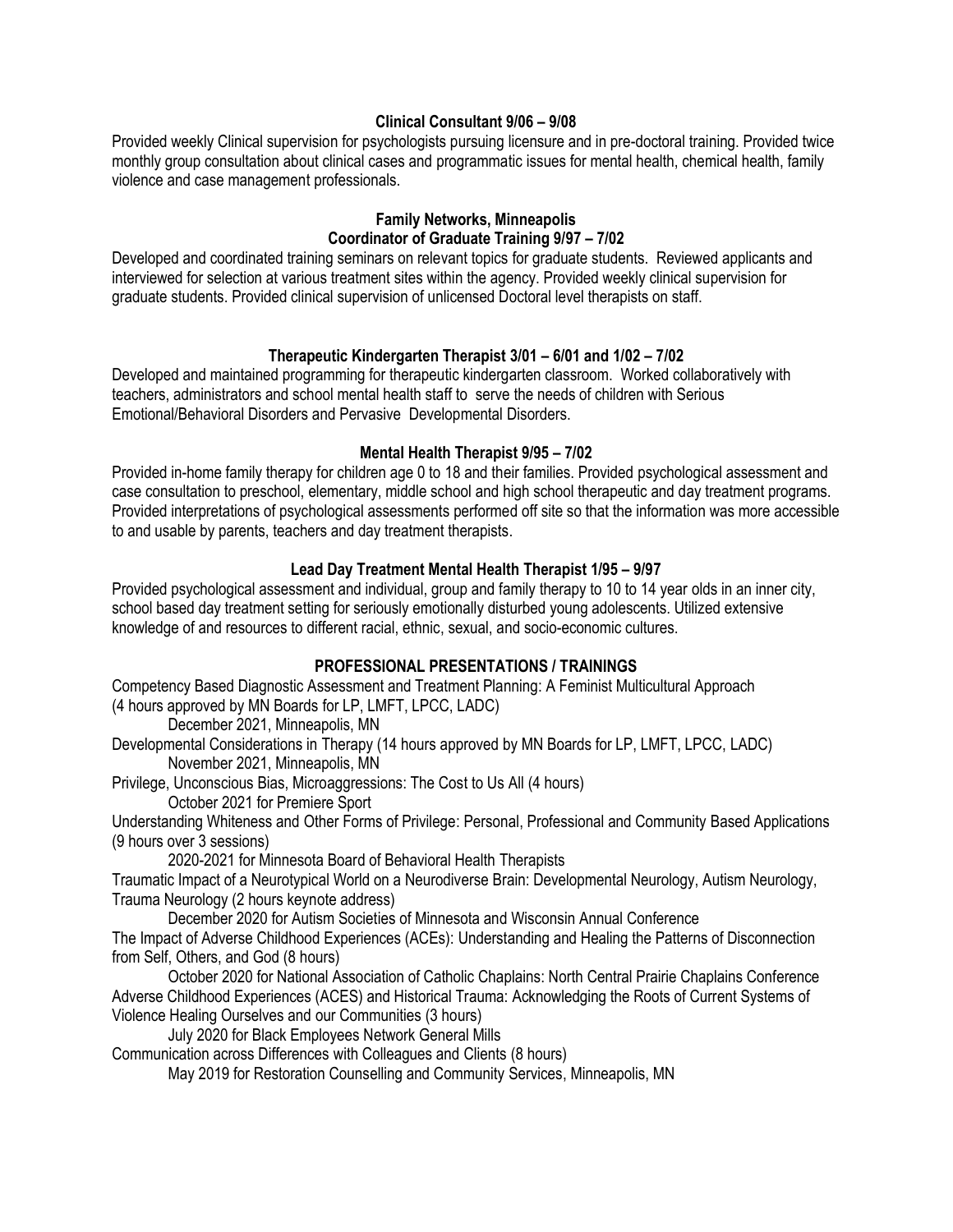AIR Network One Day Review: 5 Anchors, Dissociative Continuum and Rescue Missions (8 hours) July 2018, Minneapolis, MN

Mental Health on the College Campus – Responding as Faculty, Advisors, Mentors, and Administrators (3 hours) May 2018 for Saint Mary's University of Minnesota School of Education, Winona, MN

Adaptive Internal Relational (AIR) Network Model: An Advanced Intensive Training on Complex PTSD, Developmental Trauma and Neuro-Dissociative States (64 hours: 52 CE credits approved by MN Board of Psych, MN Board of Behavioral Health Therapists and MN Board of MFT; 16 CE credits approved by EMDRIA)

Fall 2021, Spring 2021, Fall 2020, Spring 2020, Fall 2019, Spring 2019, Fall 2018, Spring 2018, Fall 2017, Spring 2017, Fall 2016, Spring 2016, Fall 2015

ACES, Neuro-Development and Competency Based Intervention (8 hours)

October 2017 for Collaborative Resources Education Services and Technology (CREST), Rochester, MN ACES, Mental Health and Minnesota Youth (2 hours)

April 2017 for Doctoral program in Educational Administration faculty at Saint Mary's University of MN August 2017 for The Science of Hope Educators Conference Saint Cloud, MN

Integrating Adaptive Internal Relational (AIR) Network Model and Eye Movement Desensitization and Reprocessing (EMDR) Therapy (8 hours)

August 2017, August 2016 Minneapolis, MN

Complex Trauma and the Therapeutic Relationship: What Practitioners need to know to respond with Compassion and Competence (8 hours)

March 2017 for MN Center for Addiction and Mental Health-University of MN

The Biology of Loss: A Trauma Informed Perspective in Treating Addiction and Concurrent Disorders with Gabor Mate MD (4 hours)

February 2017 for MN Center for Addiction and Mental Health-University of MN

Competency Based-Person Focused-Culturally Oriented Assessment and Treatment in Chemical/Mental Health Treatment training series (12 hours)

Summer-Fall 2016 for Pangeacare Behavioral Health Services

Vulnerability and Trafficking: Developmental Neurology to Societal Contexts (3 hours)

July 2016 for LaSallian Social Justice Institute Symposium

Neurology of Trauma (3 hours)

March 2015 for Minnesota Psychological Association Annual Conference

Neurological Consequences of Trauma and Victimization for Youth (3 hours)

October 2014 for Minnesota Department of Health Safe Harbors Conference

Working with Autism Spectrum Disorders in the Corrections Population (2 hours)

April 2014 for Minnesota Chapter of the Association for the Treatment of Sexual Abusers (MnATSA)

Parenting Issues with Adolescents for Immigrant and Refugee Families (3 hours)

March 2014 for Headway Center for Emotional Services.

Multiculturally Informed Play Therapy (3 hours)

March 2013 for Headway Center for Emotional Services.

Understanding the neurological impact of early childhood trauma, abuse and neglect in the etiology and treatment of dissociative disorders (3 hours)

May 2011 for Neighborhood Involvement Program (NIP)

Trauma informed responding to child disruptive or injurious behavior for school counseling and school safety personnel (6 hours)

August 2010 for Safe Schools/Healthy Students initiative of the Suburban Ramsey Family Collaborative Understanding Complex Trauma, Stabilization and Resource Development (8 hours)

October 2009 for EMDR International Association Humanitarian Assistance Program (HAP) EMDR training in Minneapolis

Autism in the Pediatric Medical Setting (40 hours)

December 2007 for the Sri Lankan Pediatric Association

Diversity Issues in the Future for Women in Psychology (1.5 hours)

May 2007 for MN Women in Psychology (MWP) Annual Meeting

Mindfulness for Psychotherapists (4 hours)